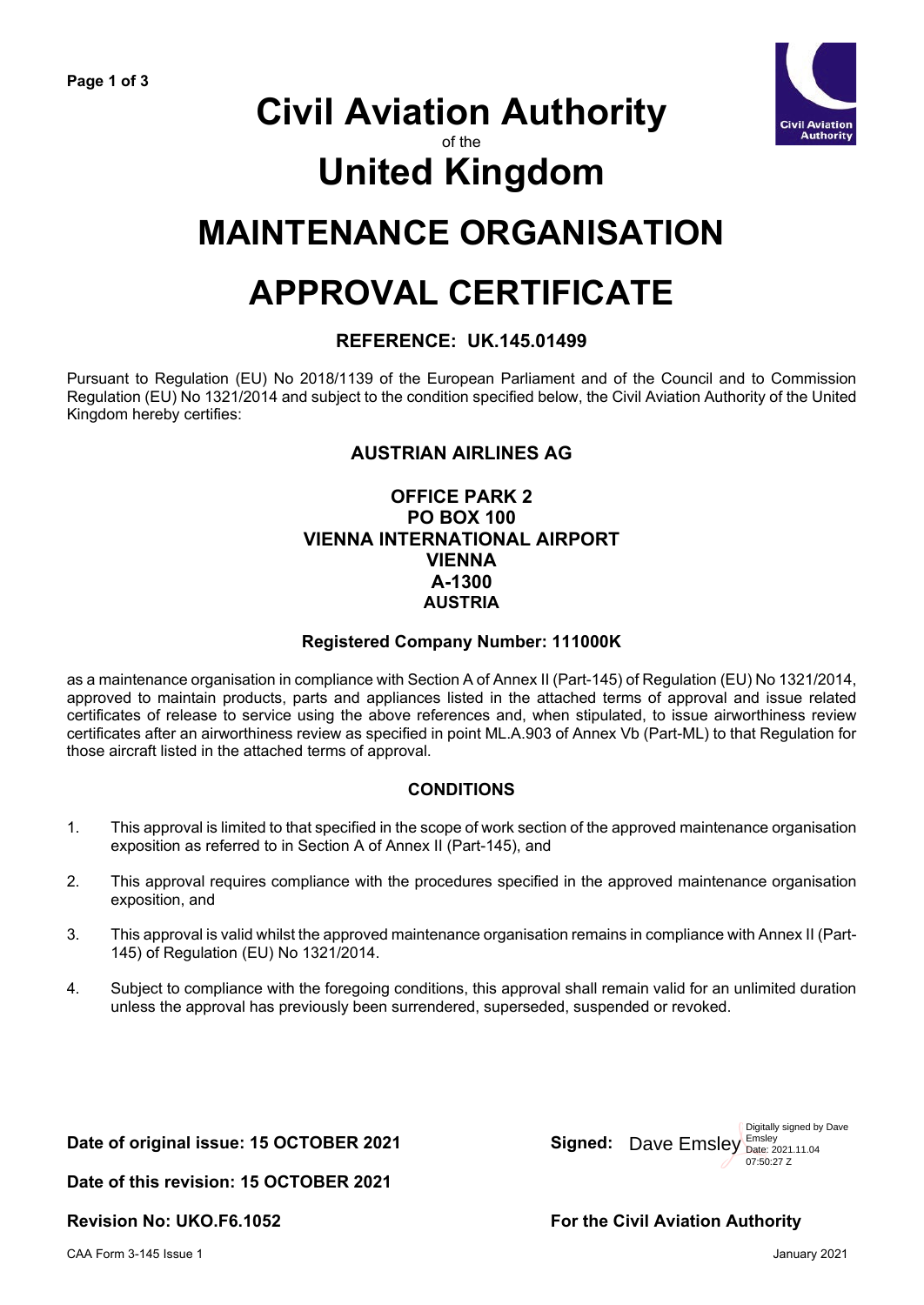**Page 2 of 3 MAINTENANCE ORGANISATION TERMS OF APPROVAL REFERENCE: UK.145.01499 ORGANISATION: AUSTRIAN AIRLINES AG OFFICE PARK 2, PO BOX 100, VIENNA INTERNATIONAL AIRPORT, VIENNA, A-1300, AUSTRIA. CLASS RATING LIMITATION BASE LINE AIRCRAFT A1 Aeroplanes above 5700 kg AIRBUS A318/A319/A320/A321 AIRBUS A319/A320/A321 AIRBUS A330 SERIES AIRBUS A340 SERIES AIRBUS A350-900 SERIES AIRBUS A380-800 SERIES BOEING 737-300/400/500 BOEING 737-600/700/800/900 BOEING 747-400 BOEING 747-8 BOEING 757-200/300 BOEING 767-200/300 ER BOEING 767-200/300/400 BOEING 777-200/300 BOEING 787-8/9/10 BOMBARDIER BD-100-1A10 SERIES BOMBARDIER BD-700 SERIES BOMBARDIER CL-600-2B16 SERIES BOMBARDIER CL-600-2B19 SERIES EMBRAER ERJ-170 SERIES EMBRAER ERJ-190 SERIES X X X X X X X X X X X X X X X X X X X X X X X X X X X X X X X X**

Date of original issue: 15 OCTOBER 2021

**Date of this revision: 15 OCTOBER 2021** 

Dave Emsley Emsley Date: 2021.11.04 Digitally signed by Dave 07:50:40 Z

**Revision No: UKO.F6.1052** For the Civil Aviation Authority